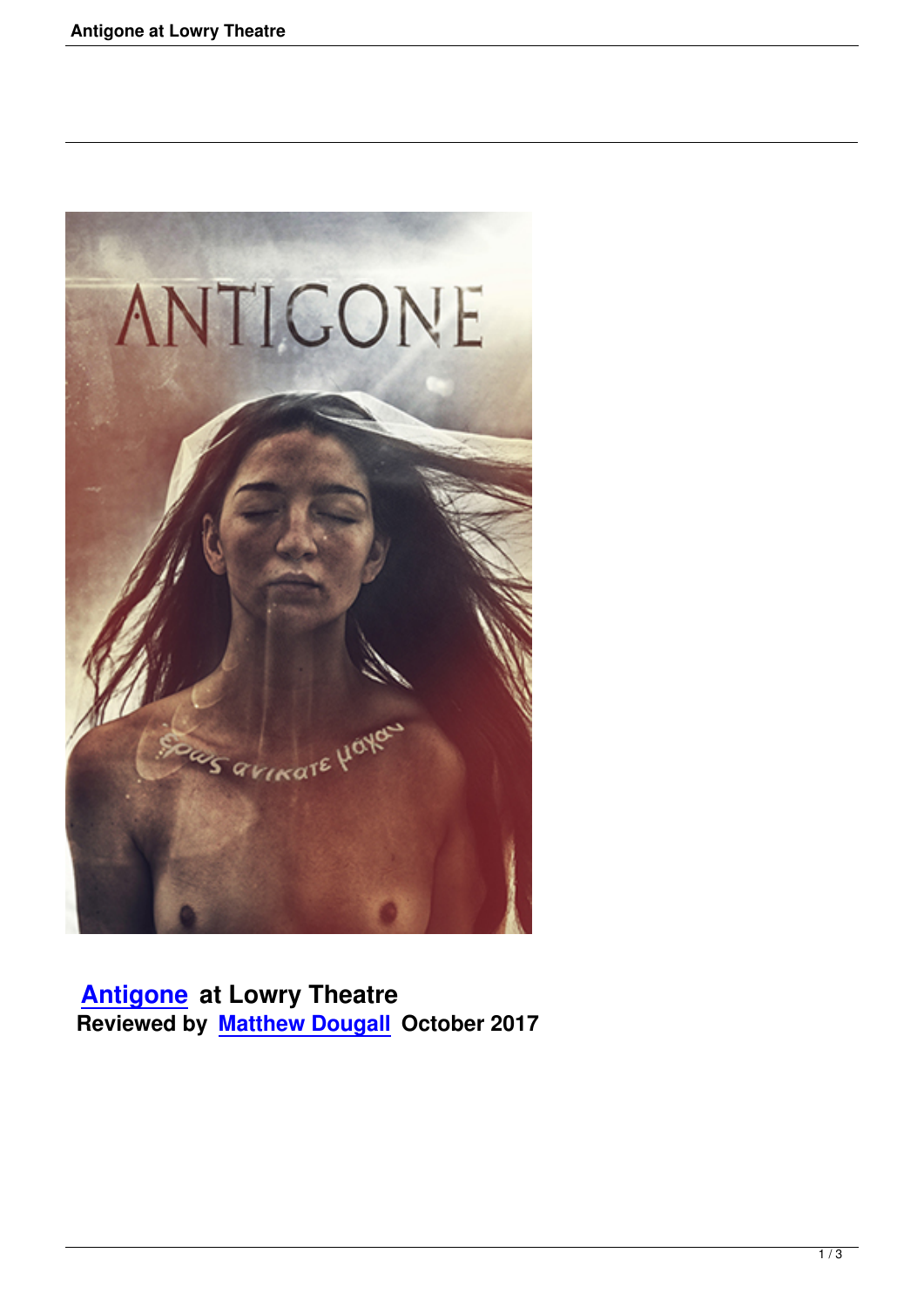**The Actors Of Dionysus** visited The Aldridge Studio of Salford's Lowry Theatre and performed their 70 minute non-stop one act reworking of Sophoclese's their 70 minute non-stop one act reworking of Sophoclese's **Antigone** to a capacity audience.

*The Actors Of Dionysus* are well known for their work with both the ancient classics and bringing these into the spotlight, making them relevant for today's youth. This production was no different, and indeed, for the audience made up by the vast majority of school students studying this text at A-level, then it certainly ticked all the boxes.

It was the right length to keep them engaged, with no interval for them to lose concentration; it was modernised and simplified beyond textual recognition; the plot and themes were drummed into us; and the whole presented very much in the way I remember student experimental presentations were thirty plus years ago!

However, for those older and perhaps more discerning audience members going to watch a production of Sophoclese's Antigone, then they quite understandably were justified in feeling a little cheated. I overheard one of them use the term, 'high class TIE' and despite the simplicity of this phrase it somehow seemed apt and appropriate. [TIE stands for Theatre-In-Education and more often refers to small scale theatre companies who tour their educational-based plays into schools themselves].

That is not to say that the presentation wasn't enjoyable nor good. It was both; and the 5 actors